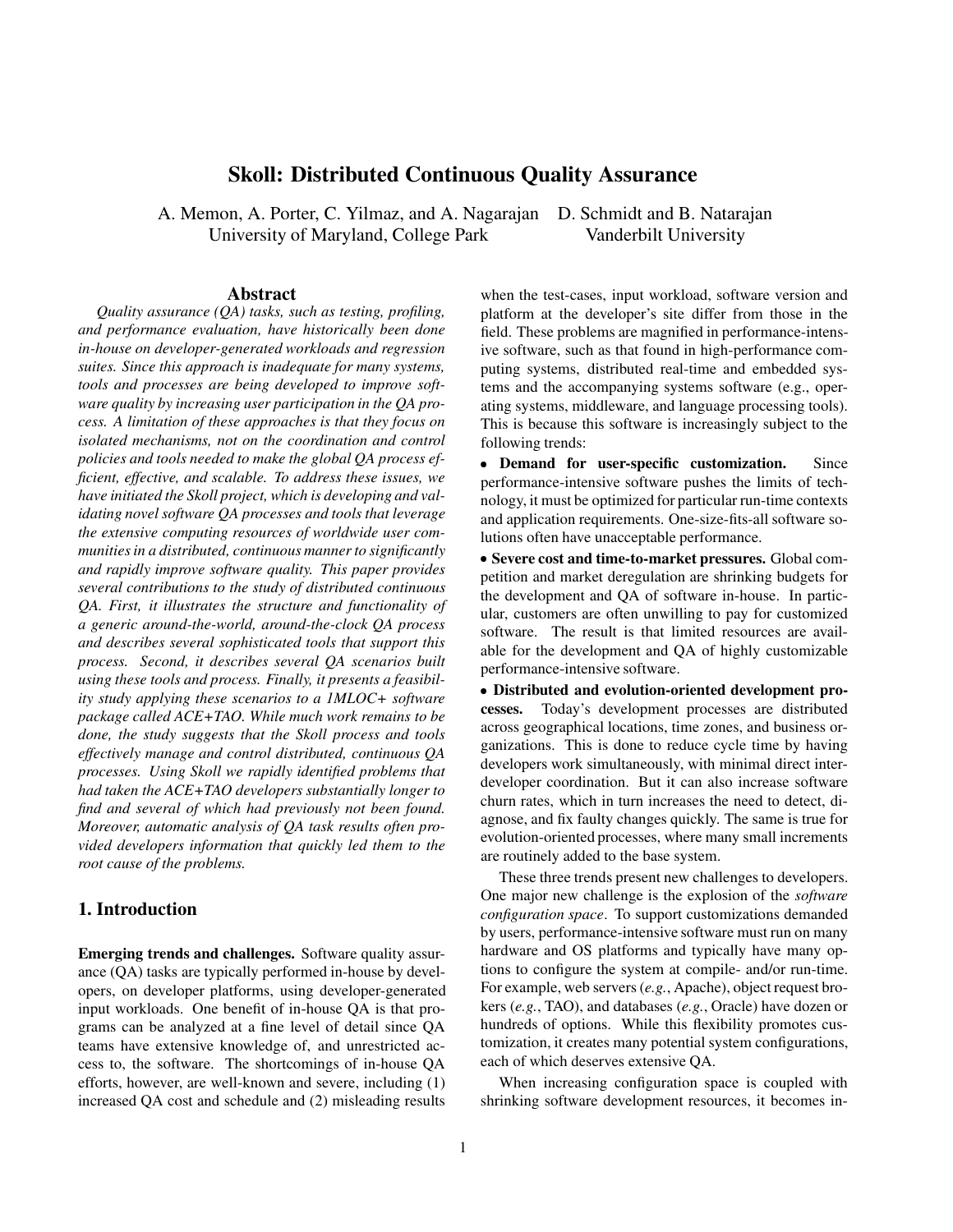feasible to handle all QA in-house. For instance, developers may not have access to all the hardware, OS, and compiler platforms on which their software will run. In this environment developers are forced to release software with configurations that have not been subjected to extensive QA. Moreover, the combination of an enormous configuration space and tight development constraints mean that developers must make design and optimization decisions without precise knowledge of the consequences in fielded systems. **Solution approach: distributed continuous QA.** To address these challenges, we are conducting a collaborative research project called Skoll. Skoll is a general, continuous, feedback-driven process, supported by automated tools to carry out around-the-world, around-the-clock QA. Our approach divides QA processes into multiple subtasks that are intelligently distributed to client machines around the world, executed by them, and their results returned to central collection sites where they are fused together to complete the overall QA process.

Creating Skoll presented challenges for which we have created the following novel solutions, many of which are demonstrated in the feasibility studies of Section 4:

 **Modeling the QA subtask configuration space:** We formally model aspects of the QA subtasks and underlying software that will be varied under control of the distributed process. This includes not only process and software configuration parameters, but also constraints among them. To do this, we developed a general representation with *configuration options*, *option settings*, and *inter-option constraints*. We also developed the notion of *temporary interoption constraints*to help us reduce configuration space size artificially in certain situations.

 **Exploring the configuration space:** The configuration space of a QA process for a performance-intensive infrastructure system can be quite large. Even with a large pool of user-supplied resources, brute-force approaches may be infeasible or simply undesirable. Consequently, we developed techniques to explore/search the configuration space. We developed a general search strategy based on *uniform sampling* of the configuration space and supplemented it with customized *adaptation strategies* to allow goal-driven process adaptation.

 **Feedback:** As subtasks are scheduled and executed in parallel at several sites, feedback (subtask results) is collected. QA processes can analyze this feedback and modify their behavior based on it. We have developed techniques for automatically characterizing such feedback, visualizing it, and adapting the QA process.

 **Resource availability:** Since QA subtasks are assigned to remote machines, volunteered by end users, we cannot know when resources will be available. Moreover, some volunteers may wish to maintain some control of how their resources will be used; for example limiting which version of a system can undergo QA on their resources. In such

cases, it is impossible to pre-compute QA subtask schedules. Therefore, we have developed scheduling techniques that adapt based on a variety of factors including resource availability.

 **Process execution framework:** We developed a new process, called the Skoll process, that provides a flexible framework to integrate the above mentioned QA techniques and tools.

**Paper organization.** In the rest of the paper, we present in more detail, the Skoll process and infrastructure, QA processes built using Skoll, a feasibility study applying Skoll to the QA of two large software projects, and since Skoll is a new and evolving project, discuss directions for future work.

# **2. Related Work**

In this section we briefly discuss some current efforts in the area of distributed QA assurance and describe their major limitations on which Skoll tries to improve.

Online crash reporting systems, such as the Netscape Quality Feedback Agent and Microsoft XP Error Reporting, gather system state whenever a system crashes. This simplifies user participation in QA by automating problem reporting. Several other with distributed in-the-field techniques [7, 2, 8, 6] have been developed as well. Each of these approaches however has a very limited scope, performing only a very small fraction of typical QA activities.

Many well-known projects, such as GNU GCC, CPAN, Mozilla, VTK (The Visualization Toolkit), and ACE+TAO, distribute test suites that end-users run to evaluate installation success. Users can, but quite often don't, return the test results to the developers. One limitation of this approach is that the process is undocumented. Developers have no record of what was tested or how it was tested or what the results were. We believe that a great deal of useful information is lost this way.

Auto-build scoreboards are distributed testing tools that allow software to be built/tested at multiple internal/external sites on various platforms (*e.g.*, hardware, operating systems, and compilers). The Mozilla and ACE+TAO projects use these systems to track build results across various platforms. Bugs are reported via the Bugzilla issue tracking system, which provides inter-bug dependency recording, advanced reporting capabilities, extensive configurability, and integration with automated software configuration management systems, such as CVS. While these systems help with documenting the QA process, the decision of what to test is left to end users. Unless developers can control at least some aspects of the QA process, important gaps and inefficiencies creep in.

The VTK project uses an auto-build scoreboard system called Dart [1]. Dart supports a continuous build and test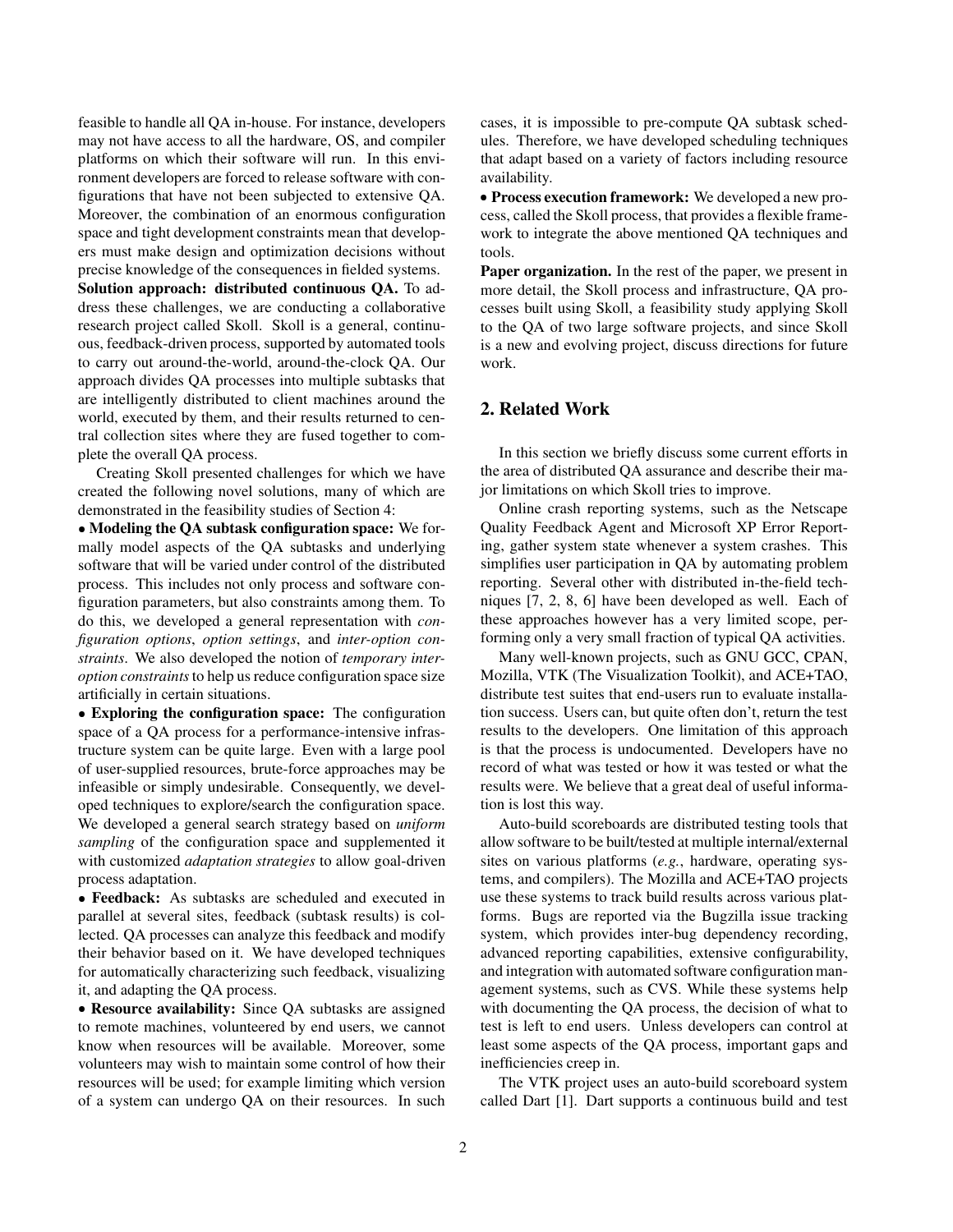process that can start whenever repository checkins occur. Users install a Dart client on their platform and use this client to automatically check out software from a remote repository, build it, execute the tests, and submit the results to the Dart server. One major limitation of this system is that the underlying QA processis hardwired. Other QA processes or other implementations of the build and test process are not supported easily. Once started, the process doesn't change. It cannot exploit incoming results nor avoid newly discovered problems, which leads to wasted resources and lost improvement opportunities.

Although existing distributed QA approaches help to improve the quality and performance of software, they have significant limitations. Many of these systems have limited **scope** – e.g., they can be used only when software crashes. General QA support needs to be much broader. Another problem is that many of these systems fail to **document** the QA activities that have been performed. It is therefore usually impossible to determine the full extent of (or gaps in) the QA process.These systems give developers little or no **control** over the QA process. Typically users decide (often by default) what aspects of the system they will examine; so some configurations are evaluated multiple times, others not at all. Finally, these approaches do not automatically **adapt** to or learn from the test results obtained by other users. The result is an opaque, inefficient, and *ad hoc* QA processes.

# **3. The Skoll Project**

To address the shortcomings of current QA approaches, the Skoll project is developing and empirically evaluating processes, methods, and support tools for distributed, continuous QA. For our research, a distributed continuous QA process is one in which software quality and performance are improved – iteratively, opportunistically, and efficiently – around-the-clock in multiple, geographically distributed locations. To support such processes, we have implemented a general set of components and services that we call the Skoll infrastructure. We used this infrastructure to prototype some distributed, continuous QA processes for highly configurable, software program families. We have also evaluated this approach on a large-scale software project.

At a high level, Skoll processes resemble certain traditional distributed computations. General tasks are decomposed into many subtasks. Subtasks are then allocated to computing nodes, where they are executed. As subtasks run, control logic may dynamically steer the global computation for reasons of performance and correctness.

In Skoll, tasks are QA activities, such as testing, capturing usage patterns, and measuring system performance. They are broken down into subtasks, which perform part of the overall task. For example, a subtask might test a subset of system functions, monitor a subgroup of users, or measure performance under one particular workload characterization. The subtasks in one feasibility study in Section 4 do functional testing for a single, specific system configuration. The global process, by executing the right set of subtasks, does functional testing that "covers" the space of system configurations.

In Skoll, computing nodes are machines volunteered by end users. These nodes request work from a server when they decide they are available. Ultimately, we envision Skoll processes involving geographically decentralized computing pools made up of thousands of machines provided by users, developers, and companies around the world. This environment will allow large amounts of QA to be performed at fielded sites using fielded resources, giving developers unprecedented access to user resources, environments, and usage patterns.

Skoll's default behavior is to allocate subtasks upon request. No effort is made to optimize or adapt the global process based on subtask results. When more dynamic behavior is desired, process designers must write programs called "adaptation strategies." These programs monitor the global process state, analyze it, and modify how Skoll makes future subtask assignments. Here the goal is to steer the global process in a way that improves process performance (where improvement criteria are application specific).

The remainder of this section describes the components, services and interactions within the Skoll infrastructure and provides a sample scenario showing how they can be used to implement Skoll processes.

### **3.1. The Skoll Infrastructure**

Skoll processes are based on a client/server model, in which clients request job configurations (QA subtask scripts) from a server that determines which subtask to allocate, bundles up all necessary scripts and artifacts, and sends them to the client. To realize such a process however involves numerous decisions, e.g.; how tasks will be decomposed into subtasks; on what basis and in what order subtasks will they be allocated, how will they be implemented so they run on a very wide set of client platforms; how will results be merged together and interpreted, if and how should the process adapt to incoming results, and how will the results of the overall process be summarized and communicated to software developers. To support these issues we have developed several components and services for use by Skoll process designers.

**Configuration Space Model.** A cornerstone of our approach is a formal model of a QA process' configuration space. The model captures all valid configurations for QA subtasks. This information is used in planning the global QA process, for adapting the process dynamically, and to aid in interpreting results.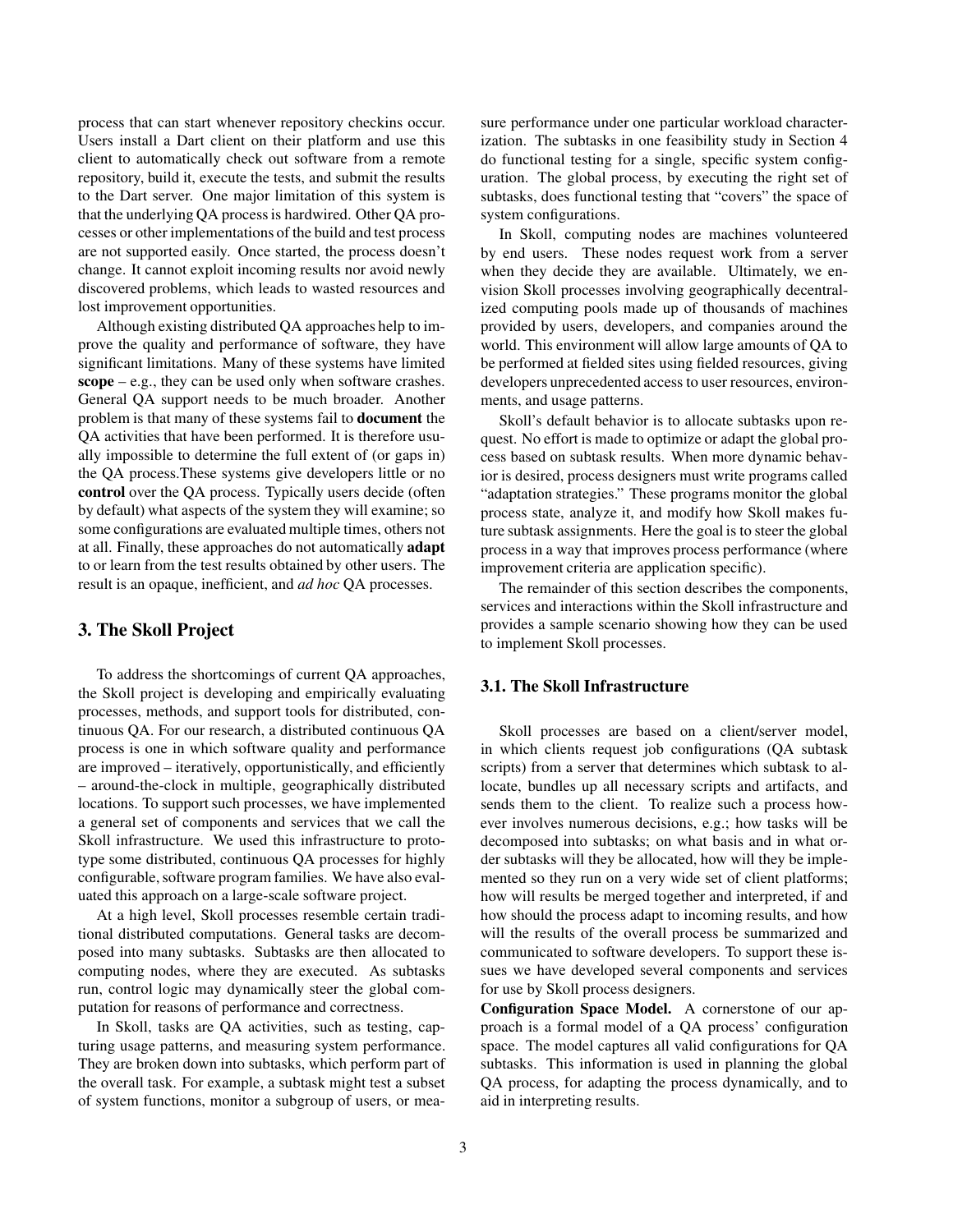| Option                                                            | <b>Settings</b>                         | Interpretation        |
|-------------------------------------------------------------------|-----------------------------------------|-----------------------|
| <b>COMPILER</b>                                                   | $\{$ gcc2.96, SUNCC5 <sub>-1</sub> $\}$ | compiler              |
| AMI                                                               | ${1 = Yes, 0 = No}$                     | <b>Enable Feature</b> |
| <b>CORBA MSG</b>                                                  | ${1 = Yes, 0 = No}$                     | <b>Enable Feature</b> |
| run(T)                                                            | ${1 = True, 0 = False}$                 | Test T runnable       |
| ORBCollocation                                                    | { global, per-orb, NO }                 | runtime control       |
| <b>Constraints</b>                                                |                                         |                       |
| $AMI = 1 \rightarrow CORBA_MSG = 1$                               |                                         |                       |
| run(Multiple/run_test.pl) = $1 \rightarrow$ (Compiler = SUNCC5_1) |                                         |                       |

**Table 1. Some Options and Constraints.**

In our model, subtasks are generic processes parameterized by configuration options. Configuration options capture information (1) that will be varied under process control or (2) that is needed by the software to build and execute properly. Such options are application specific, but could include workload parameters, operating system, library implementations, compiler flags, run-time optimization controls, etc. Currently, each option must take its value from a discrete number of settings.

Defining a subtask then involves mapping each option to one of its allowable settings. We call this mapping a *configuration* and represent it as a set  $\{ (V_1, C_1), (V_2, C_2), \ldots, \}$  $(V_N, C_N)$ , where each  $V_i$  is a configuration option and  $C_i$ is its value, drawn from the allowable settings of  $V_i$ .

In practice not all configurations make sense (e.g., feature X not supported on operating system Y). We therefore allow *inter-option constraints* that limit the setting of one option based on the setting of another. We represent constraints as  $(P_i \rightarrow P_j)$ , meaning "if predicate  $P_i$  evaluates to  $TRUE$ , then predicate  $P_i$  must evaluate to  $TRUE$ ." A predicate  $P_k$  can be of the form  $A, \neg A, A \& B, A | B$ , or simply  $V_i = C_i$ , where A, B are predicates,  $V_i$  is an option and  $C_i$  is one of its allowable values. A *valid configuration* is a configuration that violates no inter-option constraints.

Table 1 presents some sample options and constraints taken from the feasibility studies in Section 4. The sample options refer to things like the end user's compiler (COM-PILER); whether to compile in certain features (AMI, CO-RBA MSG); whether certain test cases are runnable in a given configuration (run(T)), and at what level to set a run-time optimization (ORBCollocation). One sample constraint shows that AMI support requires the presence of CORBA messaging services. The other shows that a test can only run on a platform that uses the SUN CC compiler version 5.1.

**Intelligent Steering Agent.** A distinguishing feature of Skoll is its use of an *intelligent steering agent* (ISA) to control the global QA process. The ISA controls the global process by deciding which valid configuration to allocate to each incoming Skoll client request. Once the valid configuration is chosen, the ISA packages the corresponding QA subtask implementation, consisting of the application code, configuration parameters, build instructions, and QAspecific code (e.g., regression/performance tests) associated with a software project. This package is called a *job configuration*.

Skoll's formal configuration model lets us cast configuration selection and implementation as a planning problem. This problem requires automated constraint solving, scheduling, and learning. Consequently, we implemented the ISA using planning technology.

Given an *initial state*, a *goal state*, a set of *operators* (specified in terms of parameterized preconditions and effects on variables), and a set of *objects*, the ISA planner (currently Blackbox [5]) returns a set of actions (or commands) with ordering constraints that achieve the goal. In Skoll, the initial state is the base subtask configuration. The base subtask configuration includes any option settings that the ISA must not modify (e.g., the client machine's OS). The goal state describes the desired configuration, consistent with the option settings specified by the end user. The operators encode all the constraints, including those resulting from previously run subtasks. The output is the job configuration.

For many planning problems, a single plan is sufficient. For Skoll, however, we need to generate many or even all acceptable plans (i.e., subtask implementations). We therefore modified the Blackbox planner so that it can iteratively generate all acceptable plans. We also added a parameter to the ISA by which each acceptable plan is generated exactly once (*random selection without replacement*) or zero or more times (*random selection with replacement*).

Going back to our sample options in Table 1, if the process designer wants to ensure that all software configurations compile cleanly, he/she would use a configuration model without the test case- or runtime-specific options and would instruct the ISA to generate plans using the random selection without replacement strategy (each valid configuration is generated exactly once). If on the other hand the task were to capture performance measures on a wide variety of user machines, then the process designer might use all available options and have the ISA use the random selection with replacement strategy (which could generate specific valid configurations more than once).

**Adaptation Strategies** As QA subtasks are performed, their results are returned to the ISA. By default, the ISA ignores these results. Often, however, we want to learn from incoming results. For example, when some configurations prove to be faulty, why not refocus resources on other unexplored parts of the configuration space. When such dynamic behavior is desired, process designers develop customized *adaptation strategies*, that monitor the global process state, analyze it, and use the information to modify future subtask assignments in ways that improve process performance.

In Skoll, adaptation strategies are independent programs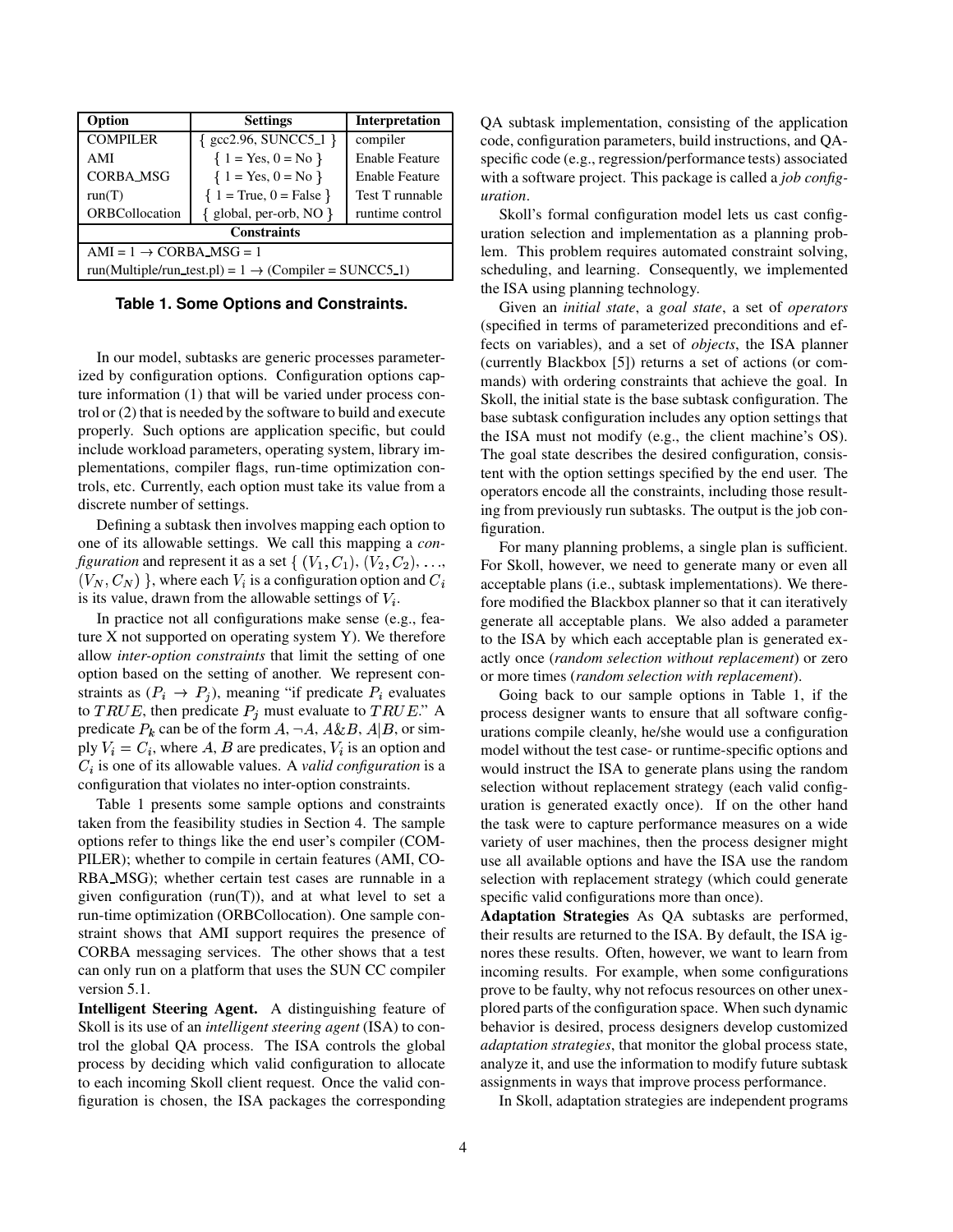

**Figure 1. Nearest neighbor strategy.**

executed by the Skoll server when subtask results arrive. This loosely couples Skoll and the adaptation strategies and allows us to develop, add, and remove adaptation strategies at will. As they must process subtask results, adaptation strategies must be tailored for each QA process. Next we describe three general adaptation strategies used in later feasibility studies. Other strategies are discussed in Section 5.

 **Nearest neighbor:** Suppose a test reports a configuration in which test cases are failing. Developers might want to quickly identify other similar configurations that pass or fail. The nearest neighbor strategy is designed to generate such configurations. For example, suppose that a test on a configuration space with three binary options fails in configuration  $\{0,0,0\}$ . The nearest neighbor search strategy marks that configuration as failed and records its failure information. It then schedules for immediate testing all valid configurations that differ from the failed one in the value of exactly one option:  $\{1, 0, 0\}$ ,  $\{0, 1, 0\}$  and  $\{0, 0, 1\}$ , *i.e.*, all distance one neighbors. This process continues recursively. Figure 1 depicts the nearest neighbor strategy on a configuration space taken from our feasibility study. Nodes represent valid configurations; edges connect distance one neighbors. The dotted ellipse encircles configurations that failed for the same reason. The arrow indicates an initial failing node. Once it fails, its neighbors are tested; they fail so their neighbors are tested and so on. The process stops when nodes outside the ellipse are tested (since they will pass or fail for a different reason). As we show in the feasibility study, this approach quickly identifies whether similar configurations pass or fail. This information is then used by the automatic characterization service described later in this section.

 **Temporary constraints:** Suppose that a software incorrectly fails to build whenever configuration options AMI  $= 0$  and CORBA MSG  $= 1$ . Developers, however, are unable to fix the bug immediately. Therefore, we may want prevent further selection of job configurations with these parameters until the problem is fixed. This adaptation strategy therefore would insert *temporary constraints*, such as CORBA MSG =  $1 \rightarrow AMI = 1$  into the configuration model. This excludes configurations with the offending option settings from further exploration. Once the problem that prompted the temporary constraints has been fixed, the constraints are removed, thus allowing normal ISA execution. In fact, as we mention in our feasibility study (Section 4.2), we found these temporary constraints could be used to spawn new Skoll processes that test patches only on the previously failing configurations.

 **Terminate/modify subtasks:** Suppose a test program is run at many user sites, failing continuously. At some point, continuing to run that test program provides little new information. Time and resources might be better spent running some previously unexecuted test program. This adaptation strategy monitors for such situations and, depending on how it is implemented, can modify subtask characteristics or even terminate the global process.

**Automatic characterization of subtask results.** Since QA processes can unfold over long periods of time, we often want to interpret subtask results incrementally. This is useful both for adapting the process and for providing developers with feedback. Given the amount and complexity of the data, this process must be automated.

To this end we have included implementations of Classification Tree Analysis (CTA) [3] in the Skoll infrastructure. CTA approaches are based on algorithms that take a set of objects,  $O_i$ , each of which is described by a set of features,  $F_{ij}$ , and a class assignment,  $C_i$ . Typically, class assignments are binary and categorical (e.g., pass or fail, yes or no), but approaches exist for multi-valued categorical, integer, and real valued class assignments. CTA's output is a tree-based model that predicts object class assignment based on the values of a subset of object features. Nodes contain predicates; when the predicate is true the right branch is followed; otherwise the left. Note the other approaches (beyond the scope of this paper) such as regression modeling, pattern recognition, neural networks, each with their own strengths and weaknesses, could be used instead of CTA.

We used CTA in our feasibility studies, for example, to determine which configuration option and their specific settings best explained observed test case failures. Figure 2 shows a classification tree model that characterizes 3 different compilation failures and 1 success condition for the results of 89 different configurations. The figure shows, among other things, that compilation fails with error message "ERR-1", whenever CORBA MSG is disabled and AMI is enabled. It is also possible and often preferable to model different failure classes individually.

**Visualization.** To help developers organize and visualize large amounts of process results, we employ webbased scoreboards that use XML to display job configuration results. The *server scoreboard manager* provides a web-based query form allowing developers to browse Skoll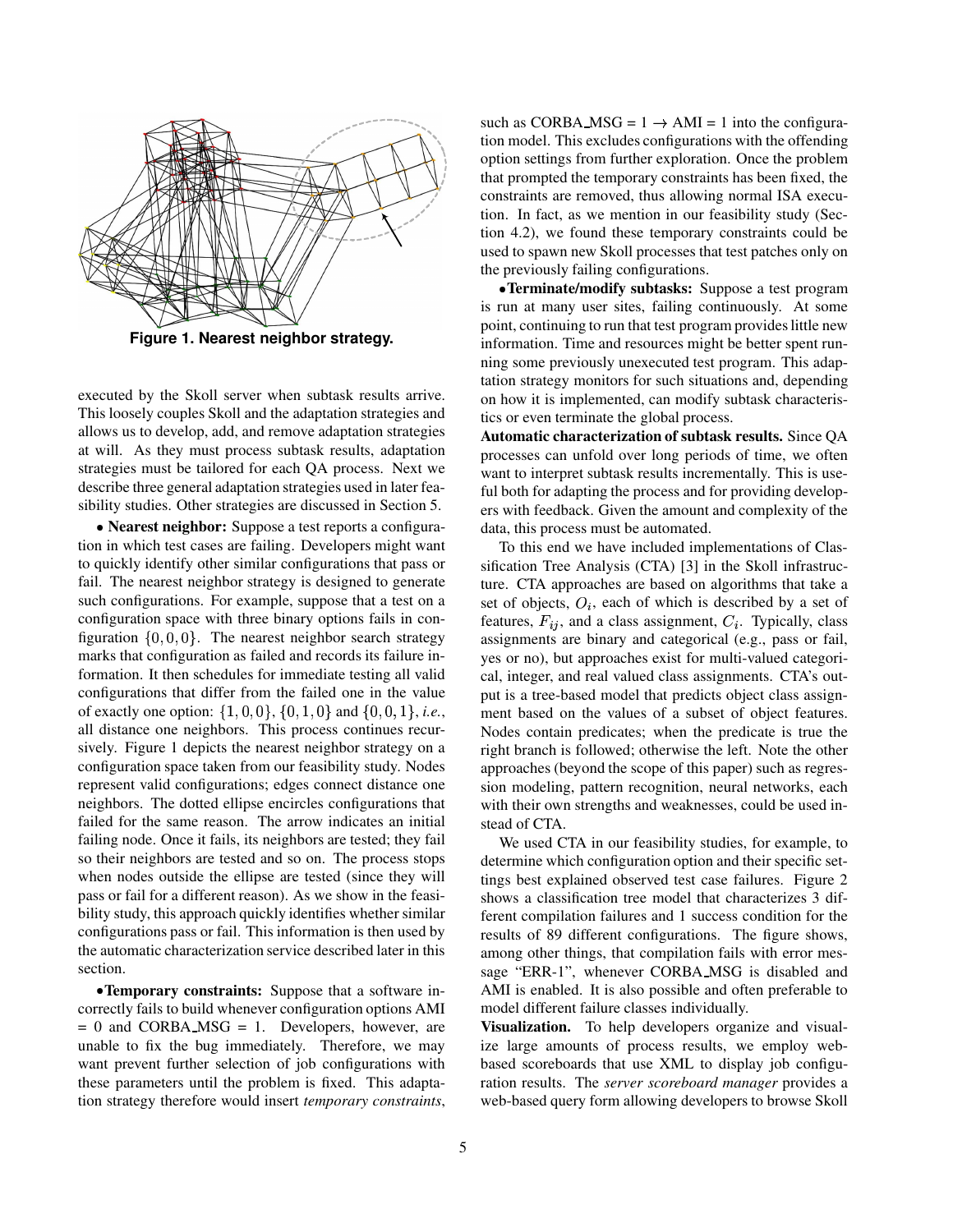

databases for the results of particular job configurations. **Subtask Execution.** This section presents several services aimed at implementing QA subtasks that will run on client machines.

End users register with the Skoll *server registration manager* via a web-based registration form, characterizing their client platforms. This information is used by the ISA when it selects and generates *job configurations* to tailor generic subtask implementation code. For example, some tailoring is for client-specific issues such as operating system type or compiler; some for task-specific issues such as identifying the location of the project's *CVS server*.

After a registration form has been submitted, the *server registration manager* returns a unique ID and configuration template to the end user. The configuration template contains any user-specific information that may not be modified by the ISA when generating job configurations. The template can be modified by end users who wish to restrict which job configurations they will accept from the Skoll server.

The end user also receives a Skoll client which periodically or on-demand requests job configurations from the server. The server responds with a job configuration that has been customized by the ISA using the techniques described in Section 3.1.

For each job configuration, the Skoll client logs its activities. When QA subtasks complete, the log files are sent to the Skoll server, where they are stored and processed by adaptation strategies.

# **3.2. Skoll in Action**

At a high level, the Skoll process runs as follows:

**1.** Developers create the configuration model and adaptation strategies. The ISA automatically translates the model into planning operators. Developers create the generic QA subtask code that will be specialized when creating actual job configurations.

**2.** A *user* requests Skoll client software via the registration process described earlier. The user receives the Skoll client and a configuration template. If users wish to temporarily change configuration settings or constrain specific options they do so by modifying the configuration template.

**3.** The client periodically (or on-demand) requests a job configuration from a server.

**4.** The server queries its databases and the user-provided configuration template to determine which configuration option settings are fixed for that user and which must be set by the ISA. It then packages this information as a planning goal and queries the ISA. The ISA generates a plan, creates the job configuration and returns it to the client.

**5.** The client invokes the job configuration and returns the results to the server.

**6.** The server examines these results and invokes all adaptation strategies, which update the ISA operators to adapt the global process. Currently, adaptation strategies can make use of built-in statistical analyses that help developers quickly identify large subspaces in which QA subtasks have failed (or performed poorly).

**7.** Periodically and when prompted by developers the server prepares a *virtual scoreboard*, which summarizes subtask results and the current state of the overall process.

### **4. Feasibility Study**

The Skoll project's goals are ambitious. To help achieve them, we conducted a large feasibility study using the ACE+TAO projects. ACE + TAO are large middleware projects for performance-intensive distributed software applications. ACE [9] implements core concurrency and distribution services. TAO is a CORBA ORB built on top of ACE [10].

We chose these projects for several reasons. First, they share the key characteristics common to performanceintensive infrastructure software. They have a 1MLOC+ source code base and substantial test code. ACE+TAO run on dozens of OS and compiler platforms and are highly configurable, with hundreds of options supporting a wide variety of program families. ACE+TAO are maintained by a geographically distributed core team of  $\sim$ 140 developers. Their code base is dynamically changing and growing with 400+ CVS repository commits per week on the avg. Currently, the ACE+TAO developers run the regression tests continuously on 100+ workstations and servers at a dozen sites around the world. The interval between build/test runs ranges from 3 hours on quad-CPU Linux machines to 12-18 hours on less powerful machines.

The second reason is that, like many performance intensive infrastructure systems, ACE+TAO developers cannot test all possible platform and OS combinations because there simply are not enough people, OS/compiler, platforms, CPU cycles, or disk space to run the hundreds of ACE+TAO regression tests in a timely manner. Moreover, since ACE+TAO are designed for ease of subsetting, several hundred orthogonal features/options can be enabled/disabled for application-specific use-cases. Thus,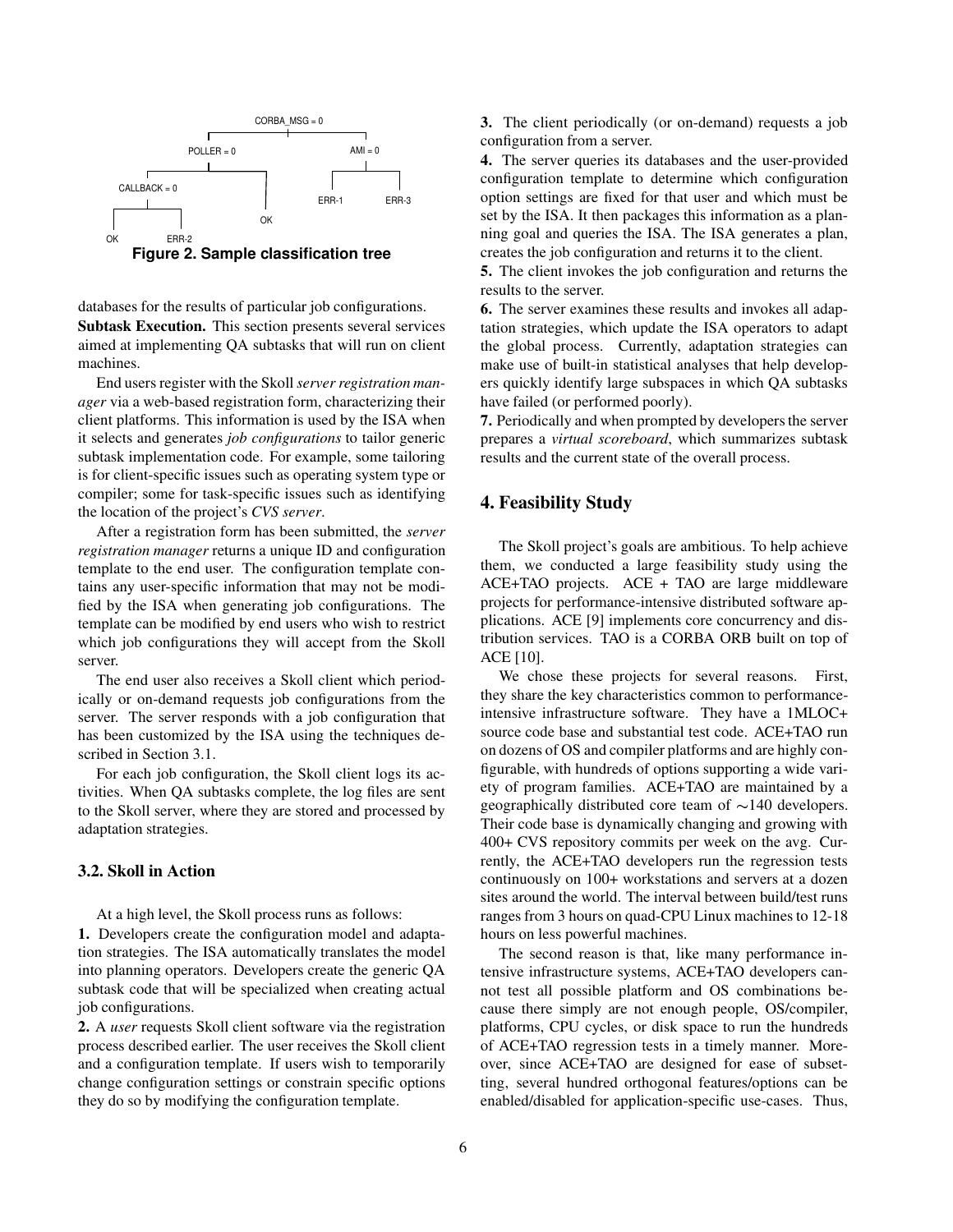number of possible configurations is far beyond the resources of the core ACE+TAO development team.

We conjecture the Skoll infrastructure is easy to use and can implement a variety of QA processes. We also conjecture that our prototype Skoll QA process is superior to ACE+TAO's *ad hoc* QA processes as it (1) automatically manages and coordinates the QA process, (2) detects problems more quickly on the average, and (3) automatically characterizes subtask results, directing developers to potential causes of a given problem. This section describes a feasibility study that addresses these conjectures. We focus on several scenarios, testing ACE+TAO for different purposes across its numerous configurations. We used three QA task scenarios applied to a specific version of ACE+TAO: (1) checking for clean compilation, (2) testing with default runtime options, and (3) testing with configurable runtime options. In addition, we enabled automatic characterization to give ACE+TAO developers concise descriptions of failing subspaces. As we identified problems with the ACE+TAO, we time-stamped them and recorded pertinent information. This allowed us to qualitatively compare Skoll's performance to that of ACE+TAO's *ad hoc* process.

We installed Skoll clients and one Skoll server across 10+ workstations distributed throughout computer science labs at the University of Maryland. All Skoll clients ran Linux 2.4.9-3 and used gcc 2.96 as their compiler. We used TAO v1.2.3 with ACE v5.2.3 as the subject software.

#### **4.1. Setting up the Skoll Infrastructure**

We implemented all the components of the Skoll infrastructure described in Section 3.1.

**Configuration model:** We developed configuration models for each scenario. The Skoll system automatically translated the models into the ISA's planning language.

**ISA:** We configured the ISA as a stand-alone process running the Blackbox planner and using random sampling without replacement.

**Adaptation strategies:** We implemented the nearest neighbor, temporary constraints, and terminate/modify subtasks adaptation strategies. We used temporary constraints and terminate/modify subtasks adaptation in each scenario, but used nearest neighbor only when the valid subtask configuration space was considered large. In practice, process designers determine the criteria for deciding when a configuration space is large or small.

**Automatic Characterization:** We developed scripts that prepare subtask results and feed them into the CTA algorithms. We also wrote scripts that used the classification tree models as input to visualizations.

**Subtask execution:** We developed portable Perl scripts to be run by Skoll clients. These scripts request new QA job configurations, receive, parse, and execute the jobs, and return results to the server. We also developed web registration forms and Skoll client software. Skoll clients are initialized with the registration information, but this information is rechecked on the client machine before sending a job request. We developed MySQL database schemas to manage user data and test results.

#### **4.2. Study 1: Clean Compilation**

ACE+TAO allow many features to be compiled in or out of the system. Features are often left out, for example, to reduce memory footprint in embedded systems. The QA task for this study was to determine whether each ACE+TAO feature combination compiled without error. This is important for systems distributed in source code form, since any valid feature combination should compile. Unexpected build failures not only frustrate users, but also waste a lot of time. In fact, compiling the 1MLOC+ took us roughly 4 hours on a 933 MHz Pentium III with 400 Mbytes of RAM. **Configuration model.** The feature interaction model for ACE+TAO is undocumented, so we built our initial configuration model bottom-up. First, we analyzed the source and interviewed several senior ACE+TAO developers. We selected a subset of 17 binary-valued compile-time options that controls build time inclusion of various CORBA features. We also identified 35 inter-option constraints. One constraint is  $(AMI = 1 \rightarrow MIN\_CORBA = 0)$ . This means that asynchronous method invocation (AMI) is not supported by the minimal CORBA implementation. This configuration space has over 82,000 valid configurations.

**Study execution.** Because the configuration was large, we used the nearest neighbor adaptation strategy. We also configured the ISA to use random sampling replacement without replacement since we felt that one observation per valid configuration was sufficient.

After testing  $\sim$  500 configurations, the terminate/modify adaptation strategy signaled that every configuration had failed to compile. We terminated the process and discussed the results with ACE + TAO developers. The problem lay in 7 options providing fine-grained control over CORBA messaging policies. It turned out that the code had been modified and moved to another library and developers (and users) failed to establish if these options still worked.

Based on this feedback ACE+TAO developers chose to control these policies at link-time, not at compile time. We therefore refined our configuration model by removing the options and corresponding constraints. Since these options appeared in many constraints – and because the remaining constraints are tightly coupled (*e.g.*, were of the form (A=1  $\rightarrow$  B=1) and (B=1  $\rightarrow$  C=1)) – removing them simplified the configuration model considerably. As a result, the configuration model contained 10 options and 7 constraints, yielding only 89 valid configurations. Of course, this was just a small subset of the total, so the actual configuration is much larger than 89.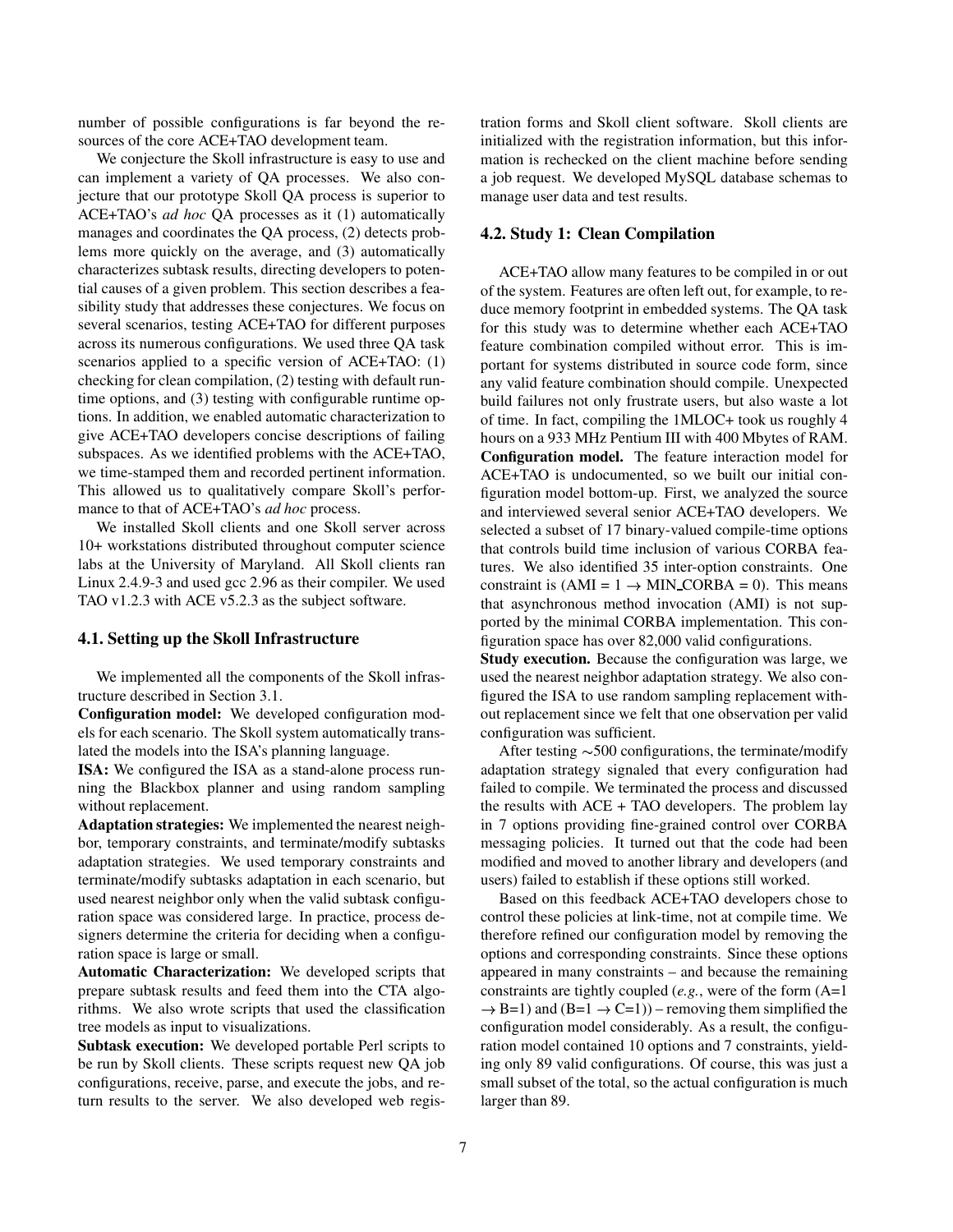We then continued the study using the new configuration model and removing the nearest neighbor adaptation strategy (since now we could easily build all valid configurations). Of the 89 valid configurations only 29 compiled without errors. For the 60 configurations that did not build, automatic characterization helped to clarify the conditions in which they failed.

**Results and observations.** Beyond identifying failures, in several cases, automatic characterization provided concise, statistically significant descriptions of the failing configuration subspace. Below we describe the failure, present the automatically generated characterization, and discuss the action taken by ACE+TAO developers.

The ACE+TAO build failed at line 630 in userorbconf.h  $(32$  configurations) whenever AMI = 1 and CORBA MSG = 0. ACE+TAO developers determined that the constraint AMI =  $1 \rightarrow \text{CORBA}_2$ MSG = 1 was missing from the model. Therefore, we refined the model by adding this constraint.

The ACE+TAO build also failed line 38 in Asynch\_ Reply\_Dispatcher.h (8 configurations) whenever  $CALLBACK = 0$  and  $POLLER = 1$ . Since this configuration should be legal, this was determined to be a previously undiscovered bug. Until the bug could be fixed, we temporarily added a new constraint POLLER =  $1 \rightarrow \text{CAL}$  $BACK = 1$ .

The ACE+TAO build failed at line 137 in RT ORBInitializer.cpp (20 configurations) whenever CORBA  $MSG = 0$ . The problem was due to a #include statement, missing because it was conditionally included (via a #define block) only when  $CORBA$   $MSG = 1$ .

**Lessons learned.** We found that even ACE+TAO developers do not completely understand the configuration model for their very complex system. In fact, they provided us with both erroneous and missing model constraints. Model building is therefore an iterative process. Using Skoll we quickly identified coding errors (some previously undiscovered) that prevented the software from compiling in certain configurations. We learned that the temporary constraints and terminate/modify subtasks adaptation strategies performed well, directing the global process towards useful activities, rather than wasting effort on configurations that would surely fail without providing any new information.

ACE+TAO developers also told us that automatic characterization was useful to them because it greatly narrowed down the issues they had to examine in tracking down the root cause of the failure. We also learned that as fixes to problems were proposed, we could easily test them by spawning a new Skoll process based on the previously inserted temporary constraints. That is, the new Skoll process tested the patched software only for those configuration that had failed previously.

Before moving on to the next study we fixed those errors we could. We worked around the more complex ones by

leaving the appropriate temporary constraints in the second study's configuration model.

# **4.3. Study 2: Testing with Default Runtime Options**

The QA task for the second study was to determine whether each configuration would run the ACE+TAO regression tests without error with the system's default runtime options. This activity is important for systems that distribute tests to run at installation time because it is intended to give the user confidence that he or she has correctly installed the system. To perform this task, users compile ACE+TAO, compile the tests, and execute the tests. On our machines this took around 8 hours: about 4 hours to compile ACE+TAO, about 3.5 hours to compile all tests, and 30 minutes to execute them.

**Configuration model.** In this study we used 96 ACE+TAO tests, each containing its own test oracle and reporting success or failure on exit. These tests are often intended to run in limited situations, so we extended the configuration space, adding test-specific options. We also added some options capturing low-level system information, indicating the use of static or dynamic libraries, whether multithreading support is enabled, etc. This last step isn't strictly necessary since all clients were running Linux machines with the system software. We did it just to gain experience in modifying the configuration model.

The new test-specific options contain one option per test. They indicate whether that test is runnable in the configuration represented by the compile time options. For convenience, we named these options  $run(T_i)$ . We also defined constraints over these options. For example, some tests should run only on configurations with more than the Minimum CORBA features. So for all such tests,  $T_i$ , we added a constraint  $run(T_i) = 1 \rightarrow MIN\_CORBA = 0$ . This prevents us from running tests that are bound to fail. By default, we assume that all test are runnable unless constrained to be otherwise.

**Study execution.** After making these changes, the space had 14 compile time options with 13 constraints and 96 test-specific options with an additional 120 constraints. We again configured the ISA for random sampling without replacement. We do not use the Nearest Neighbor adaptation strategy since we only tested the 29 configurations that built in Study 1. In this study, automatic characterization is done separately for each test and error message combination, but is based only on the settings of the compile time-options.

**Results and observations.** Overall, we compiled 2,077 individual tests. Of these 98 did not compile, 1,979 did. Of these, 152 failed, while 1,827 passed. This process took  $\sim$  52 hours of computer time. As in the first study we now describe some of the failures we uncovered, the automatically-generated failure characterizations, and the action taken by ACE+TAO developers.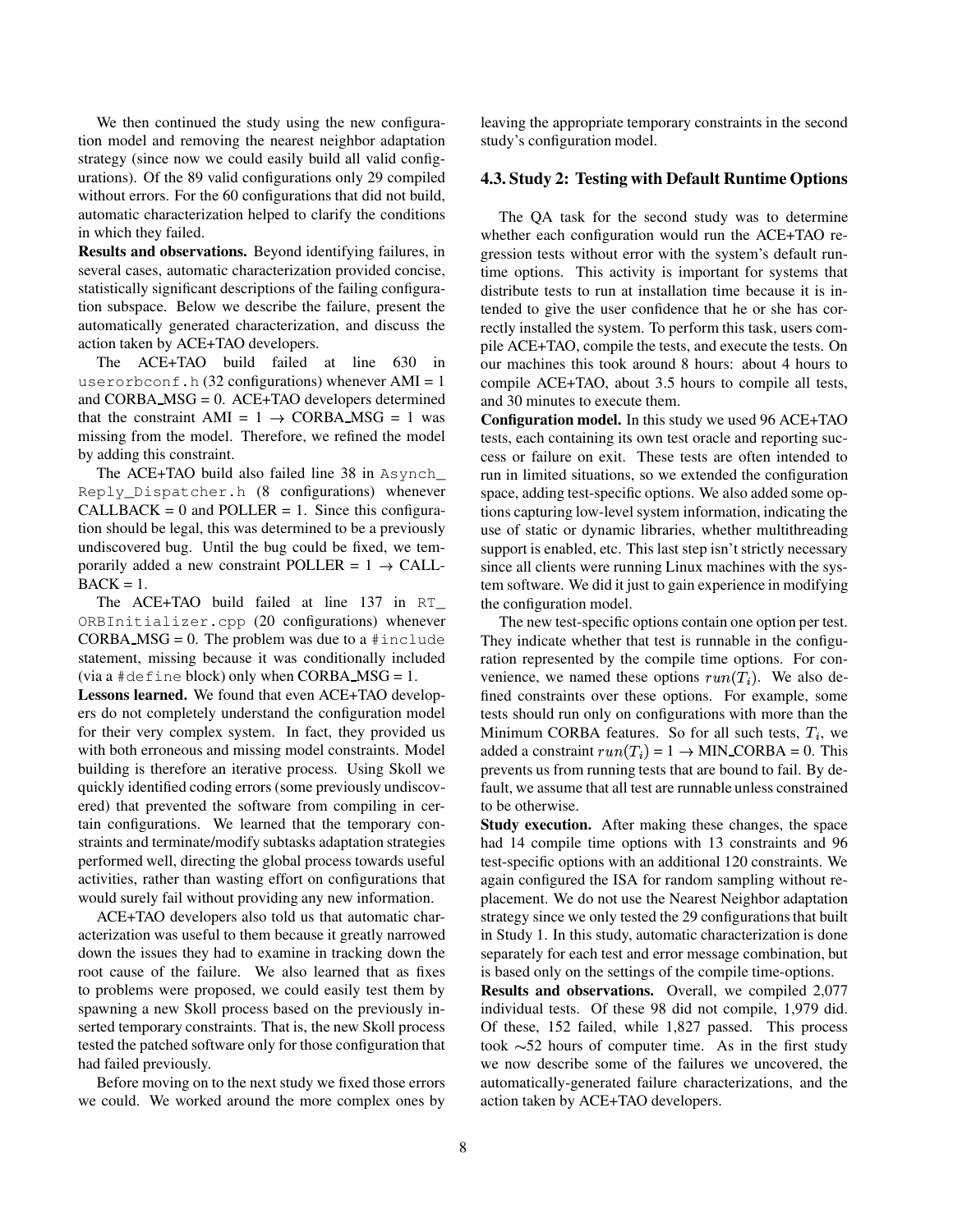In several cases, tests failed for the same reason on the same configurations. For example, test compilation failed at line 596 of ami  $testC$ .h for 7 tests, each when  $(CORBA_MSG = 1$  and  $POLLER = 0$  and  $CALLBACK$  $= 0$ ). This was a previously undiscovered bug. It turned out that certain files within TAO implementing CORBA Messaging incorrectly assumed that at least one of the POLLER or CALLBACK options would always be set to 1. ACE+TAO developers also noticed that the failure manifested itself no matter what the setting of the AMI was. This was a second previously undiscovered problem because these tests should not have been runnable when AMI  $= 0$ . Consequently, there was a missing testing constraint, which we then included in the test constraint set.

The test MT\_Timeout/run\_test.pl failed in 14 of 29 configurations with an error message indicating response timeout. No statistically significant model could be found. This suggests that the error report might be covering multiple underlying failures, that the failure(s) manifests themselves intermittently, or that some other factor, not related to configuration options, is causing the problem. It appears that particular problem appears intermittently and is related to inconsistent timer behavior on certain OS/hardware platform combinations.

**Lessons learned.** We easily extended and refined the initial configuration model to create more complex QA processes. We again were able to carry out a sophisticated QA process across networked user sites on a continuous basis. In this case, we exhaustively explored the configuration space in less than a day and quickly flagged numerous real problems with ACE+TAO. Some of these problems had not been found with ACE+TAO's *ad hoc* QA processes.

We also learned several things about automatic problem characterization. In particular, the generated models can be unreliable. We use notions of statistical significance to help indicate weak models, but more investigation is necessary. Also, the tree models we use may not be reliable when failures are non-deterministic and the ISA has been configured to generate only a single observation per valid configuration. In the presence of potentially non-deterministic failures, therefore, it may desirable to configure the ISA for random selection with replacement.

### **4.4. Study 3: Testing with Configurable Options**

The QA task for the third study was to determine whether each configuration would run the ACE+TAO regression tests without error over all settings of the system's runtime options. This is important for building confidence in the system's correctness. To do this users compile ACE+TAO, compile the tests, set the appropriate runtime options, and execute the tests. For us, each task would have taken about 8 hours.

**Configuration model.** To examine ACE+TAO's behavior

under differing runtime conditions, we modified the configuration model to reflect 6 multi-valued (non-binary) runtime configuration options. These options set up to 648 different combinations of CORBA runtime policies: when to flush cached connections, what concurrency strategies the ORB should support, etc. Since these runtime options are independent, we did not add any new constraints.

After making these changes, the compile-time option space had 14 options and 13 constraints, there were 96 test-specific options with an additional 120 constraints, and there were 6 runtime options with no new constraints.

**Study execution.** The configuration space for this study had 18,792 valid configurations. At roughly 30 minutes per test suite, the entire process involved around 9,400 hours of computer time. Given the large number of configurations, we used the nearest neighbor adaptation strategy.

**Results and observations.** One observation is that several tests failed in this study even though they had not failed in Study 2 (when running tests with default runtime options). Some even failed on every single configuration (including the default configuration tested earlier), despite not failing in Study 2! In the latter case, the problems were often caused by bugs in option setting and processing code. In the former case, the problems were often in feature-specific code. ACE+TAO developers were intrigued by these findings because they rely heavily on testing by users at installation time, not just to verify proper installation, but to provide feedback on system correctness.

Another group of tests had particularly interesting failure patterns. Three of these tests failed between 2,500 and 4,400 times. In each case automatic characterization showed that the failures occurred when ORBCollocation = NO. No other option influenced failure manifestation. In fact, it turned out that this setting was in effect over 99% of the time when Tests Big\_Twoways/ run\_test.pl, Param\_Test/run\_test.pl, or MT\_ BiDir/run\_test.pl failed.

TAO's ORBCollocation option controls the conditions under which the ORB should treat objects as being co-located. The NO setting means that objects are never co-located. When objects are not co-located they talk to each other via the network. When they are co-located, they can communicate directly. The fact that these tests worked when objects communicated directly, but failed when they talked over the network clearly suggested a problem related to message passing. In fact, the source of the problem was a bug in their routines for marshalling/unmarshalling object references.

**Lessons learned.** We learned several things from Study 3. First, we confirmed that our general approach could scale well to larger configuration spaces. We also reconfirmed one of our key conjectures: that data from the distributed QA process can be analyzed and automatically characterized to provide useful information to developers. We also